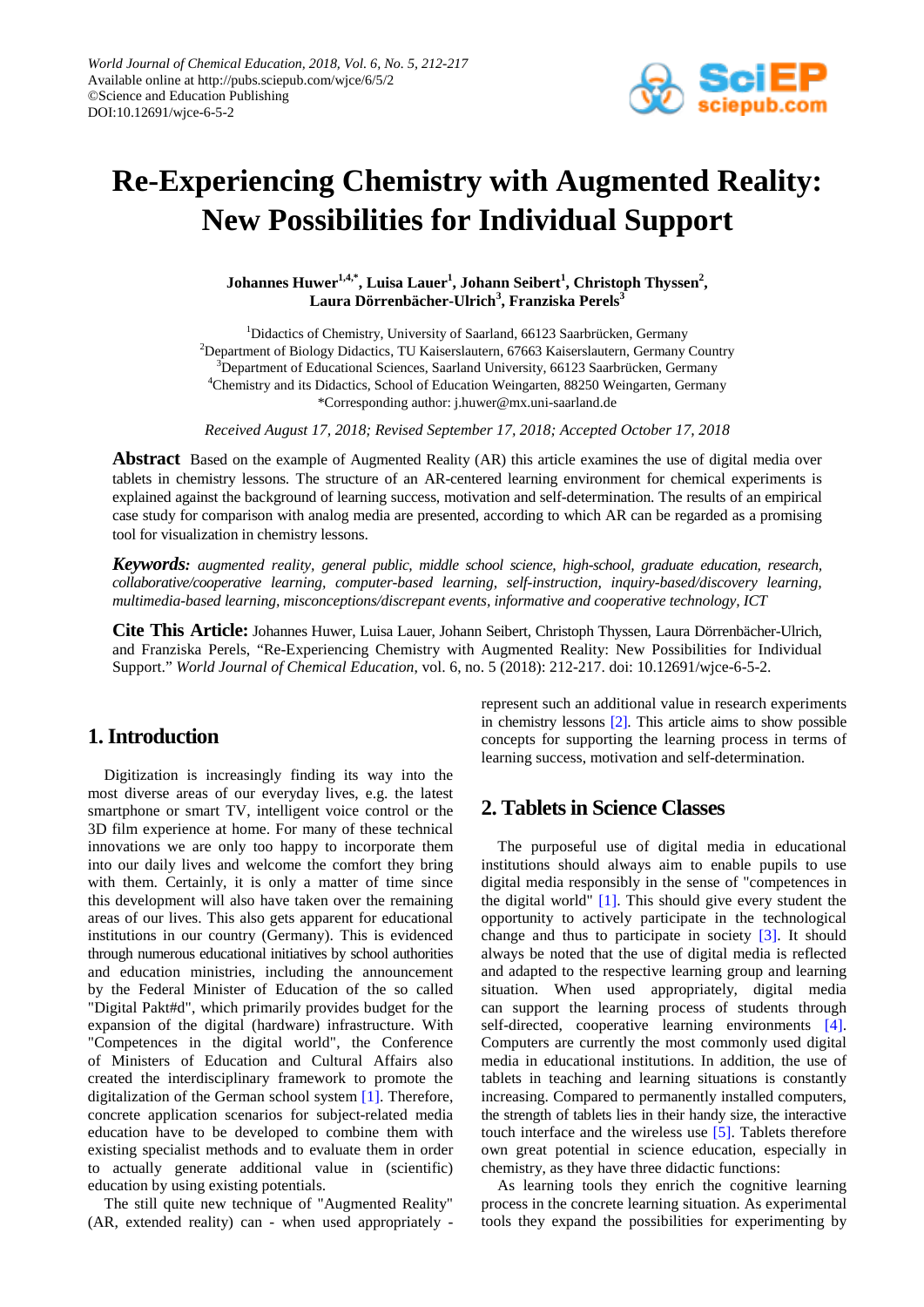enabling learners to actively explore or document their surroundings with the technical sensors of the device, such as the camera or the microphone  $[6]$ . Furthermore, as learning companion they can enrich learning beyond the concrete learning situation or lesson and over a longer period by "accompanying" all learning processes [\[7,8,9\].](#page-4-6) Some national and international studies on the use of tablets in chemistry teaching provide evidence that this has a positive influence on motivation, attention and independence of learners [\[10\].](#page-5-0)

## **3. Interactive Learning with Augmented Reality (AR)**

Using augmented reality technology, the user's real environment is superimposed with digitally generated information presented as virtual overlays. This allows the viewer to observe both real and virtual content at the same time. He or she can also interactively control the digital content [\[11\].](#page-5-1) Either glasses with integrated display (e.g. Google Glass or Microsoft Holo Lens) or smartphones or tablets are used as hardware. The latter is done through corresponding apps, which now also use their own development environments (e.g. Apple ARKit).

In this case, the camera of the tablet serves as a sensor to capture the real environment. This creates an image of the environment on the tablet's screen, which is enriched with digital content by the AR app. The principle of such an AR application is shown in [Figure 1](#page-1-0) using the example of a digitally extended worksheet.

Due to the free accessibility and wide availability of mobile devices, such as tablets, this technology is also becoming increasingly interesting for the area of education. It offers the possibility to create interactive and individualized learning environments. A particular strength of this technique in chemistry lessons lies in the visualization of non-visible or non-observable phenomena, such as processes at the particle level. By the simultaneous optical presence of the real environment (chemical experiment) and the virtual AR content (visualized explanation of chemical processes), the learning process of the students can be specifically supported [\[12\].](#page-5-2)

<span id="page-1-0"></span>At Saarland University, in cooperation with Kaiserslautern Technical University, such an AR environment was

developed and it has been empirically investigated how the AR environment affects students' performance. To analyze the effect of the AR environment on relevant variables accompanying the learning process, intrinsic motivation, self-efficacy expectations and self-determination of the students were assessed before and after working on the AR-supported learning environment. Intrinsic motivation is understood as the execution of an activity due to pleasure in the matter itself. In particular, external pressure or a reward is not decisive for the execution of such actions [\[13\].](#page-5-3) The expectation of self-efficacy describes the self-perceived competence of a pupil to be able to solve a task successfully  $[14]$ . In the context of chemical experiments for which the AR environment was developed, the successful solution of a task can be seen in the execution of the experiments  $[15]$ . The self-determination of the students was evaluated with regard to the components "experience of autonomy", "experience of competence" and "relatedness" [\[16\].](#page-5-6) These three components are regarded as basic human needs. The fulfilment of these components is of the greatest relevance for a person's intrinsic motivation.

#### **4. Making the Invisible Visible**

The developed AR environment is embedded in the field of electrochemistry for the upper secondary level and for the transition between lower and upper secondary level. The experiments "The Lemon Battery" and "The Volta Column" [\[17\]](#page-5-7) and "The Lithium-Ion Battery" [\[18\]](#page-5-8) are discussed. The AR environments are intended to support the students in carrying out the experiments by offering targeted assistance and visualizations where they are actually needed. Using the AR app, students can interactively discover the respective experimental instructions and processes at particle level. All you have to do is open the AR app and position the camera of your tablet above the test instructions. On the screen of your tablet, the help appears in the form of an interactive menu. Students can navigate intuitively through the menus by touching the content displayed.

The graphical user interface (GUI) is started with a "play button" known to the learner, which then starts the corresponding menu offering virtual information at the places where one would expect help or information.



**Figure 1.** Operating principle of an AR worksheet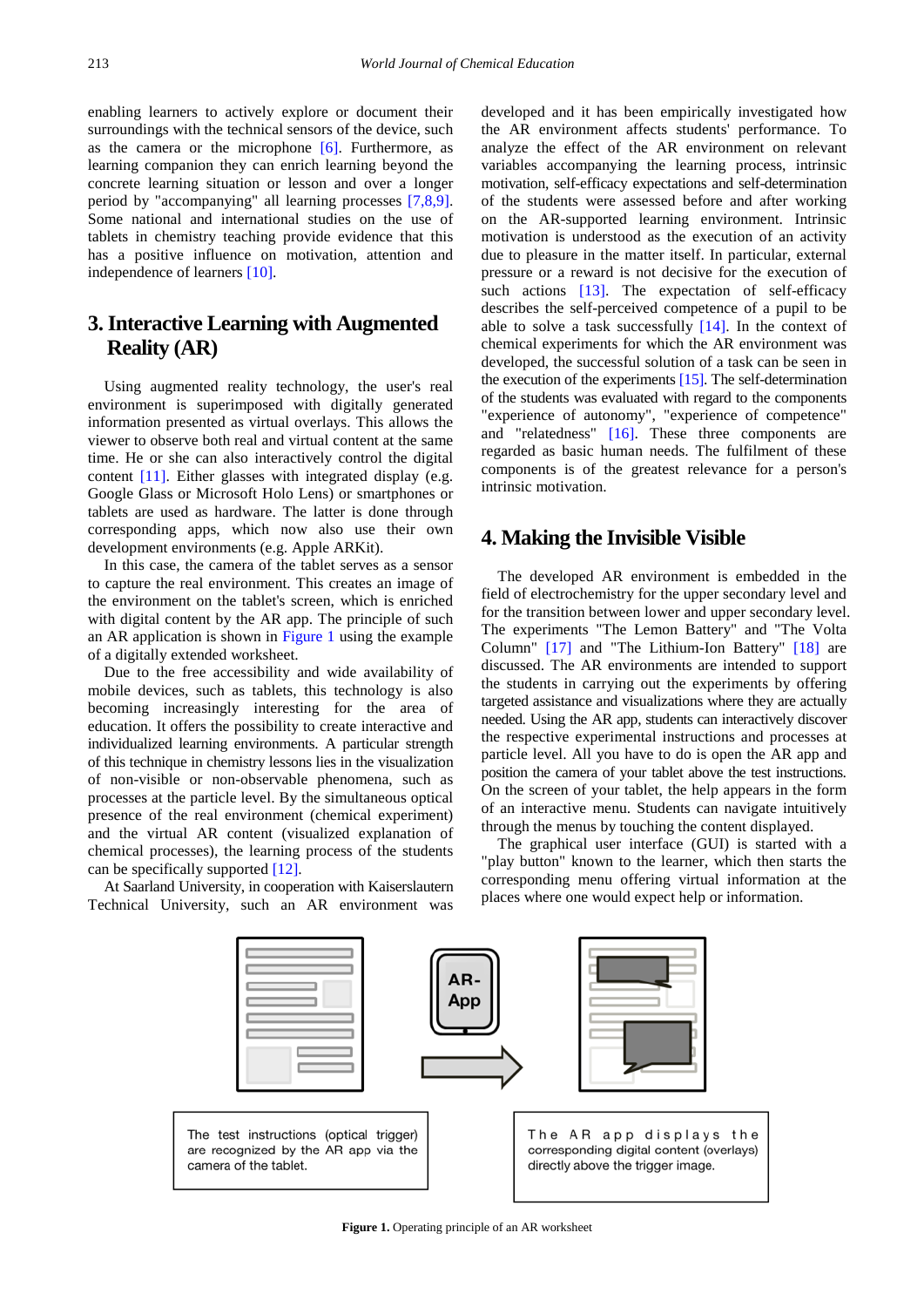

**Figure 2.** Virtual GUI - Start of interaction on the AR-Interface

Within the AR application, the help is presented in form of digital help cards, which are identical to the analog versions used so far. All help was implemented in the form of image or video files. The aids are always linked either to a specific work order or a test sketch. When linked to a work order, the help maps are displayed in form of a help menu. The helps are presented in a structured and easy to find manner and are divided into different help categories [\(Figure 3\)](#page-2-0).

<span id="page-2-0"></span>

Figure 3. Concept of the AR interface and categories of support (left) -Real implementation (right)

Through this classification of the aids, the students can make use of either hints for sources of error, understanding, test evaluation or the operation of devices. A glossary is also available in which important technical terms are explained. If one of these help categories is selected, the first help card related to this category appears. With the navigation icon "Next" the students immediately know that further help maps are available. By clicking on the navigation icon "Back to selection" the students can close the currently displayed help. If the aids are linked to a test sketch, they are displayed directly next to the corresponding test sketch [\(Figure 4\)](#page-2-1).

<span id="page-2-1"></span>

**Figure 4.** Concept of the AR of an illustration (left) - Real implementation (right)

This allows students to view both the experimental sketch and the explanation at the same time and to relate the contents much better to each other. Overall, it should be emphasized that the help can be displayed successively at the student's instigation. For this reason, students can decide for themselves how much help they need to solve a task. Freedom of choice in terms of assistance should have a positive influence on the self-determination of pupils in particular by promoting their experience of autonomy. The visually appealing and highly structured presentation of the aids should arouse interest and curiosity of the pupils and thus contribute to the increased development of an intrinsic motivation.

The strength of AR in the presentation of aids lies in the already mentioned site-specific visualization of nonobservable chemical processes at the molecular level. Electron flows and ion migrations can be shown directly on the experimental sketch. This can reduce pupils' misconceptions and make it easier for them to understand the facts. By merging the two sources of information, a split-attention effect is avoided on the one hand and information interaction is used on the other. This should improve the students' performance and increase their selfefficacy expectations through experiences of success. In the AR environments developed here, the visualizations include the electron flow and the reactions at the electrodes of the lemon battery and Volta column as well as the storage and retrieval of ions at the electrodes of the lithium-ion battery. This can be done either via images (static, identical to analog help cards) or animations (dynamic).

## **5. Results of an Empirical Study: First Successes Recorded**

A total of  $n = 100$  students from the 10th grade of high schools in Saarland participated in the empirical study. The newly developed AR environments were examined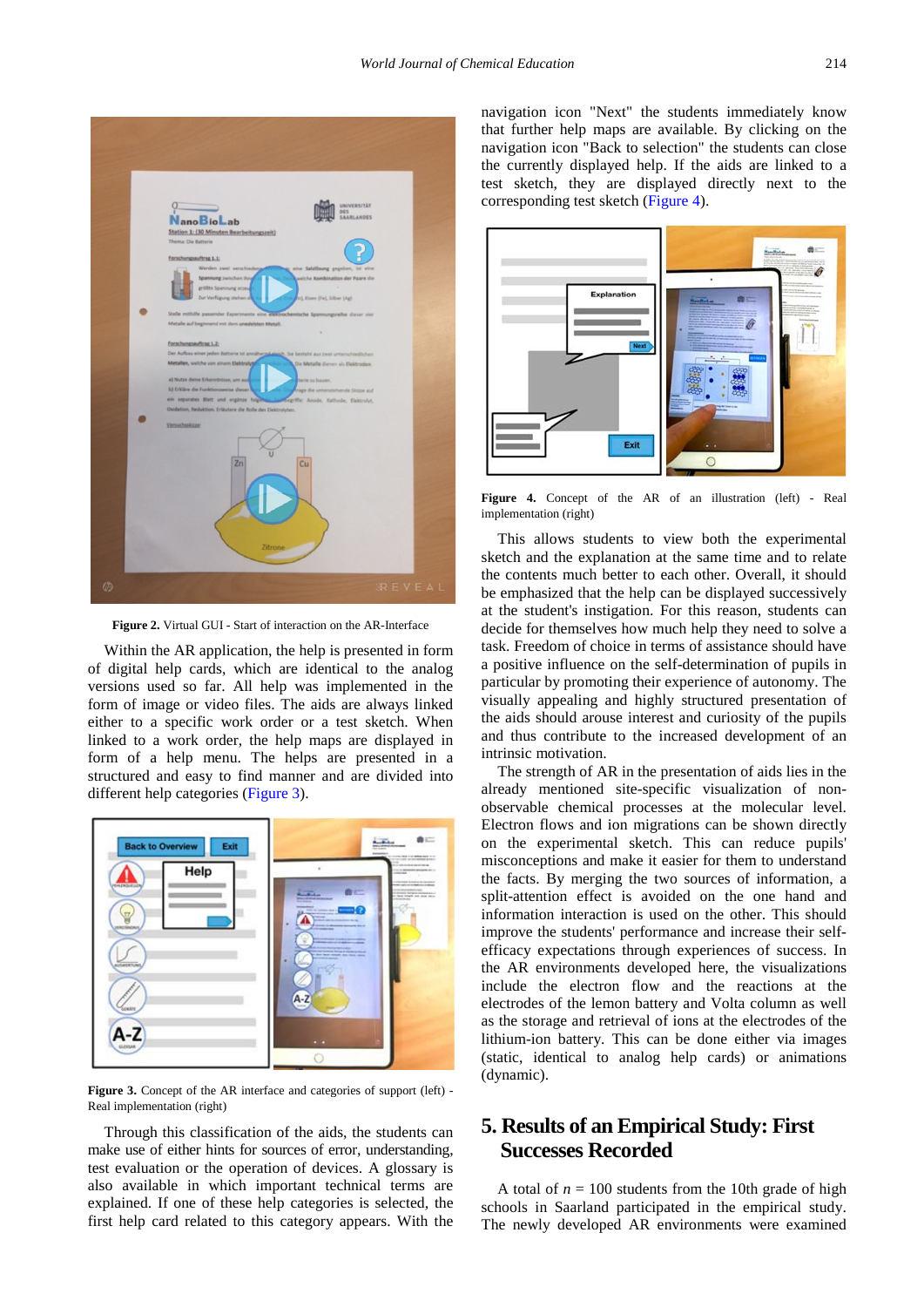with regard to their effects on learning success, intrinsic motivation, self-efficacy expectations and self-determination. A control group design was used in which students received either the AR help, a tablet with a PDF help document (no AR) or analog help to edit the underlying tests in each class. The analogous support represented the usual procedure. The influence of the tablet should be assessed separately through the tablet PDF help, since this tablet caused effect also occurs when using AR due to the required hardware. With regard to the AR help characteristics, a further distinction was made between static help (images) and dynamic help (animations). A total of four groups were therefore distinguished. All groups received the same support of the stuff of the Schülerlabor. The help available to the pupils differed only with respect to the form of presentation. The data were collected using various paper-pencil questionnaires: In the knowledge tests on student performance, multiplechoice tasks had to be solved. All other data were collected using self-report questionnaires with a graduated, interval-scaled response format [\[19,20,21\].](#page-5-9) Performance and self-efficacy were evaluated at two points in time, i.e. before and after the intervention. The questionnaires on intrinsic motivation and self-determination were collected solely after the intervention.

An ANOVA (see [Table 1](#page-3-0) & [Table 2\)](#page-3-1) was calculated for the evaluation of student performance, which led to the following result:

<span id="page-3-2"></span>

**Figure 5.** Results of the empirical study on the use of AR applications in research experiments on cognitive-knowledge learning outcomes

<span id="page-3-0"></span>

| Group                            | <b>Measurement Point</b>      | Mean   | standard deviation |  |
|----------------------------------|-------------------------------|--------|--------------------|--|
| Control Group                    |                               | 47.095 | 1.767              |  |
|                                  | $\mathfrak{D}_{\mathfrak{p}}$ | 65.505 | 1.757              |  |
| <b>Experimental Group Tablet</b> |                               | 46.913 | 2.762              |  |
|                                  | $\mathcal{D}$                 | 59.092 | 2.748              |  |
| Experimental group AR            |                               | 45.518 | 2.105              |  |
|                                  | $\mathcal{L}$                 | 68.037 | 2.094              |  |
| dynamic Help AR                  |                               | 45.062 | 2.762              |  |
|                                  | $\sim$                        | 89.562 | 2.748              |  |

**Table 1. Overview of the average total scores for the cognitive-knowledge learning test in the pre-test (time 1) and retest (time 2)**

Table 2. Scheffé Post-hoc comparisons for the cognitive-knowledge learning test (\* Significance at  $p ≤ 0.05$ , \*\* at  $p ≤ 0.01$  and \*\*\* highly **significant at p**≦ **0.001)**

<span id="page-3-1"></span>

|       | Group            |                                      |                                 |                    |                      |  |  |
|-------|------------------|--------------------------------------|---------------------------------|--------------------|----------------------|--|--|
| Group |                  | CG                                   | <b>EG Tablet</b>                | EG AR              | AR dyn.              |  |  |
|       | CG               |                                      | 3.30(.550)                      | $-0.48$ (.996)     | $-11,01$ (< 0.00***) |  |  |
|       | <b>EG Tablet</b> | $-3.30$ $(.550)$                     |                                 | $-3.78(0.483)$     | $-14,31$ (< 000***)  |  |  |
|       | EG AR            | 0.48(0.996)                          | 3.78(.483)                      |                    | $-10,53$ (< 001***)  |  |  |
|       | AR dyn.          | 11.01 $\left($ < 0.00 $\right)$ ***) | 14.31 $\left( < .000** \right)$ | $10.53$ (< 001***) |                      |  |  |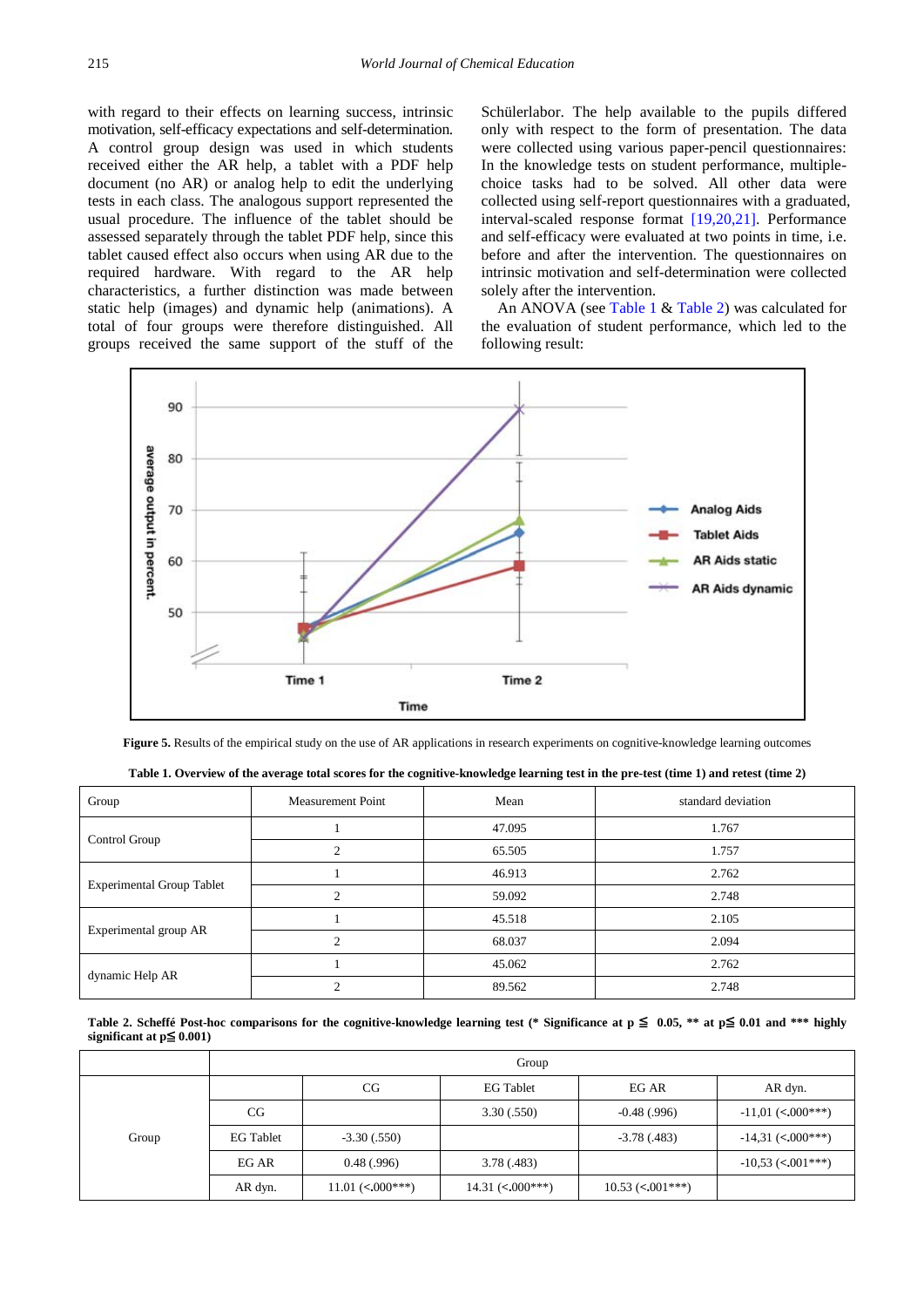The study could not show any significant differences between the static AR aids, the aids in PDF format on the tablet and the analog aids, but a tendency that AR aids seem to be better than simple digital conversions on the tablet or the analog execution. Representatively for the other measurements for which similar results were found, the results of the student performance survey are shown in [Figure 5.](#page-3-2) At the beginning of the study, all groups show an almost identical performance level; the analysis of intermediate subject effects (group membership) is significant F = 9.138, p < .001\*,  $n^2$ <sub>p</sub> = .204.

While the groups "Analog aids", "Tablet aids" and "AR aids static" do not differ significantly from each other in the retesting of performance, the student performance in the group "AR aids dynamic" is significantly higher and differs significantly from all other groups ( $p < .001$ <sup>\*</sup>). With regard to the evaluation of self-efficacy expectations, intrinsic motivation and self-determination the results were in the same direction but did not reach significance at any time. Advantages have been found for the table groups on a descriptive level. In the following we discuss the results and give an outlook on the consequences our study may have for the use of digital media in schools.

### **6. Discussion and Preview**

Based on these test results on student performance, there is a tendency for aids in the form of ARs to be superior to "normal" analog and digital use, especially if they use dynamic presentations. Even if the results of the three groups "Analogue aids", "Tablet aids" and "AR aids" are not statistically significantly different (increasing sample size could help to clarify this), it has been shown that the use of digital media does not seem to lead to cognitive overload in students experimenting and thus does not negatively affect their learning performance, as is often assumed. This means that new media potentials can be used without any disadvantages relevant to learning and motivational sectors. And it also means that they can promote the development of competences in the digital world without disadvantages with regard to motivational factors and learning performance. Furthermore, it has been shown that the user interface (GUI) developed by us is of high quality, that it can be used for learning without being overstrained and that its principles and concepts can serve as a template for further AR applications in research experiments. In terms of cognitive and motivational aspects, the GUI enables a "lossless" learning process and thus seems to be usable without friction effects.

Furthermore, the clear superiority of dynamic aids has shown how big the learning performance and motivational effects can be when changing from static to dynamic media. Tablets or AR applications enable young researchers experimenting to access these media that are not available in a completely analog learning situation (e.g. analog support for researchers experimenting) and also cannot be used individually.

Particularly interesting in this context is the visualization of dynamic, chemical processes at particle level. The support with AR opens up completely new possibilities in this field to visualize chemical processes at the particle level and to change the system levels according to the

yo-yo learning principle with AR [\[22\].](#page-5-10) In our case, we achieved this by augmenting experimental sketches, e.g. the lemon battery, with the processes at the particle level. At this point we would like to point to the great potential that could be achieved by augmenting real objects, such as a real lemon battery.

This technique also proved to be a promising tool for promoting more motivational aspects of learning. Various AR programs for mobile devices are available for use in teaching practice. On the one hand, they enable teachers to create suitable learning environments. On the other hand, students can use the applications to explore the AR environments individually and integrate them into their own learning process according to their needs. With the progressive use of tablets or smartphones in schools, AR can also gradually find its way into school life. As the AR field is still undergoing constant development, it is to be expected that further technical innovations will appear on the market in the near future, which will make the AR experience even more diverse and lively.

Technical reference:

The AR application presented here was created with the cross-platform "HP Reveal" app and can be used on all common mobile devices.

#### **Acknowledgements**

We would like to thank the Joachim Herz Foundation for supporting our work on digital media in chemistry teaching within the framework of the college Didaktik: Digital, the "exTablets" project and the Federal Ministry of Education and Research for promoting our work on individualisation within the quality offensive teacher training (Project SaLUt 01JA1606A) and the TÜV Saarland Foundation.

#### **References**

- <span id="page-4-0"></span>[1] Sekretariat der Kultusministerkonferenz (2016). Kompetenzen in der digitalen Welt.
- <span id="page-4-1"></span>[2] Huwer, J., Bock, A., & Seibert, J. (2018). The School Book 4.0: The Multitouch Learning Book as a Learning Companion. *American Journal of Educational Research, 6*(6), 763-772.
- <span id="page-4-2"></span>[3] Petko, D. (2014). *Einführung in die Mediendidaktik – Lehren und Lernen mit digitalen Medien*. Weinheim/ Basel: Beltz.
- <span id="page-4-3"></span>[4] Hense, J, Mandl, H. & Gräsel, C. (2001). Problemorientiertes Lernen – Warum der Unterricht mehr sein muss als Unterricht mit neuen Medien. *Computer und Unterricht, 44*, 6-11.
- <span id="page-4-4"></span>[5] Krause, M. & Eilks, I. (2014). Tablet-Computer als Unterrichtswerkzeug für Lehrkräfte – Allgemeine Hinweise und Beispiele aus dem Chemieunterricht. In: J. Maxton-Küchenmeister & J. Messinger-Koppelt (Hg.): *Digitale Medien im naturwissenschaftlichen Unterricht*, Hamburg: Joachim Herz Stiftung Verlag, 64-69.
- <span id="page-4-5"></span>[6] Bresges, A., Beckmann, R. Schmook, J., Quast, A. Schunke-Gallay, J. Weber, J., Firmenich, D. (2014). Tablets beim physikalischen Experimentieren – zur Unterstützung des Kompetenzaufbaus. *Praxis der Naturwissenschaften Physik in der Schule, 63*(5), 11-17.
- <span id="page-4-6"></span>[7] Huwer, J., & Seibert, J. (2018). A new way to discover the chemistry laboratory: The Augmented Reality Laboratory-License. World Journal of Chemical Education, 6(3), 124-128.
- [8] Huwer, J., & Brünken, R. (2018 im Druck). Individualisierung mit Tablets im Chemieunterricht. *Computer + Unterricht, 109*.
- [9] Huwer, J., & Seibert, J. (2017). EXPlainistry Dokumentation, Erklärung und Visualisierung chemischer Experimente mithilfe digitaler Medien in Schülerlabor und Schule. *Naturwissenschaften im Unterricht Chemie, 160*, 44-48.